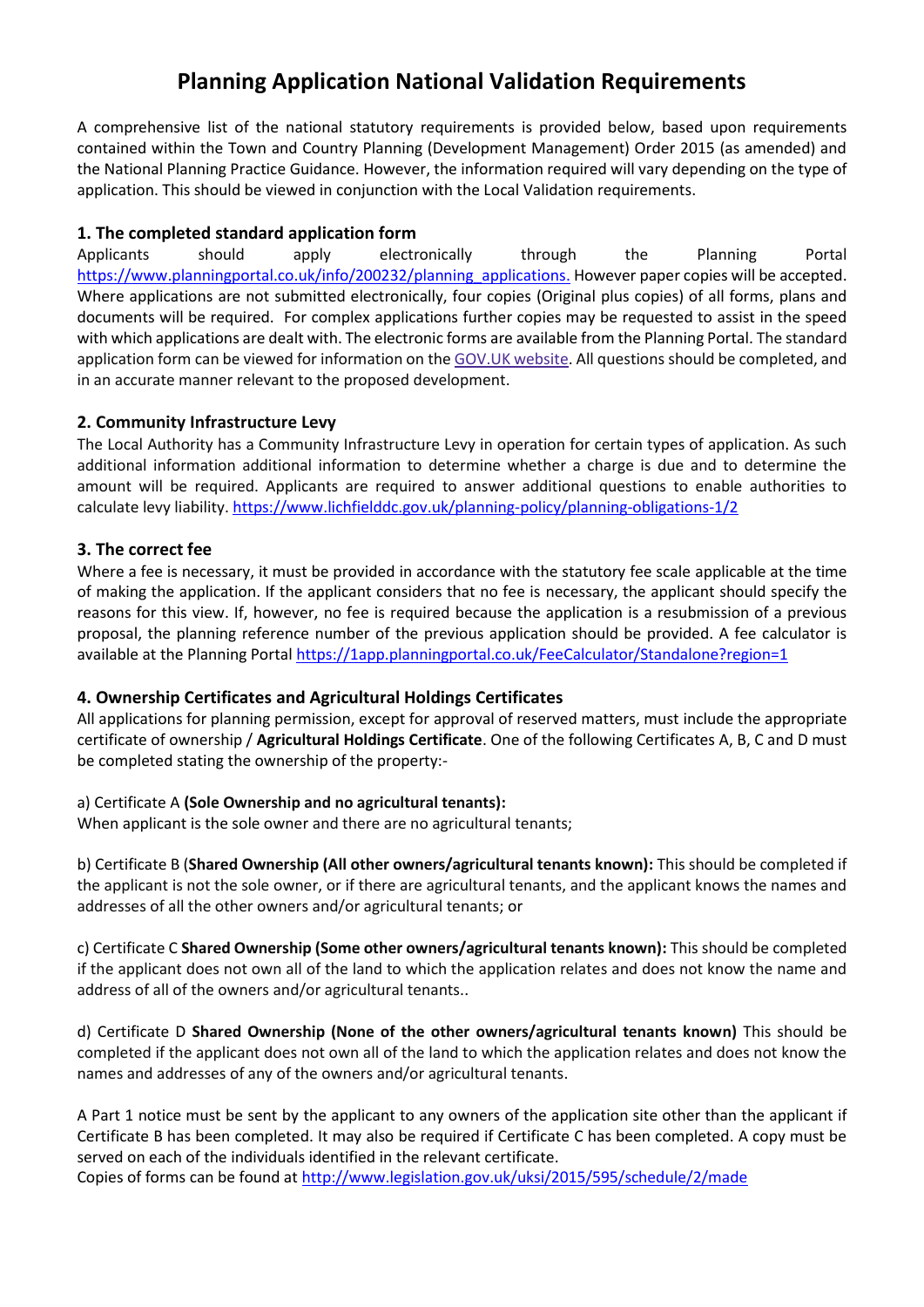For this purpose an 'owner' is anyone with a freehold interest, or leasehold interest the unexpired term of which is not less than 7 years. An 'agricultural tenant' is a tenant of an agricultural holding, any part of which is comprised in the land to which the application relates.

Any hard copy certificate submitted with the standard application form must be signed by hand. For any electronically submitted certificate, a typed signature of the applicant's name is acceptable. Ownership certificates must also be completed for applications for listed building consent, although no agricultural declaration is required.

An application is not valid, and therefore cannot be determined by the local planning authority, unless the relevant certificate has been completed. It is an offence to complete a false or misleading certificate, either knowingly or recklessly, with a maximum fine of up to £5,000.

An Agricultural Holdings certificate is not required if the applicant is making an application for reserved matters, renewal of temporary planning permission, discharge or variation of conditions, tree preservation orders, or express consent to display an advertisement.

## **5. Design and Access Statements**

See the Planning Application Local Validation Requirements document for further information.

### **6. Plans**

### **A. Location Plan**

All applications must include 4 copies of a location plan (unless submitted electronically) based on an up-to-date map at a scale of 1:1250 or 1:2500. In exceptional circumstances, plans of other scales may also be required. For complex applications additional copies may be required. Plans should show the application site in relation to the surrounding area including at least one named road and 2 surrounding buildings. The properties shown should be numbered or named to ensure that the exact location of the application site is clear. The location plan must show the direction of north and include a linear scale bar to assist with electronic scaling / measuring.

The application site must be edged clearly with a red line. This should include all land necessary to carry out the proposed development including, for example, land required for access to the site from a public highway, visibility splays, landscaping, septic tanks, car parking and open areas around buildings. A blue line must be drawn around any other land owned by the applicant, close to or adjoining the application site. The location plan must be given a plan / drawing reference number.

## **B. Block Plans**

Four copies (unless submitted electronically) of the site plan must be submitted at a scale of 1:500 or 1:200 and must accurately show:

a) The direction of North;

b) The proposed development in relation to the site boundaries and other existing buildings on the site and the position of any building or structure on the other side of such boundaries;

c) All the buildings, roads and footpaths on land adjoining the site including access arrangements;

d) All public rights of way crossing or adjoining the site;

e) The position of all trees on the site, and those on adjacent land that could influence or be affected by the development;

f) The extent and type of any hard surfacing;

g) Boundary treatment including walls or fencing where this is proposed;

h) Proposed / existing vehicle parking facilities;

i) a linear scale bar to assist with electronic scaling / measuring, and

j) A plan / drawing reference number.

## **C. Existing and Proposed Floor Plans**

Three copies (unless submitted electronically) of existing and proposed floor plans at a scale of 1:50 or 1:100 must be submitted. Where existing buildings or walls are to be demolished these must be clearly shown. New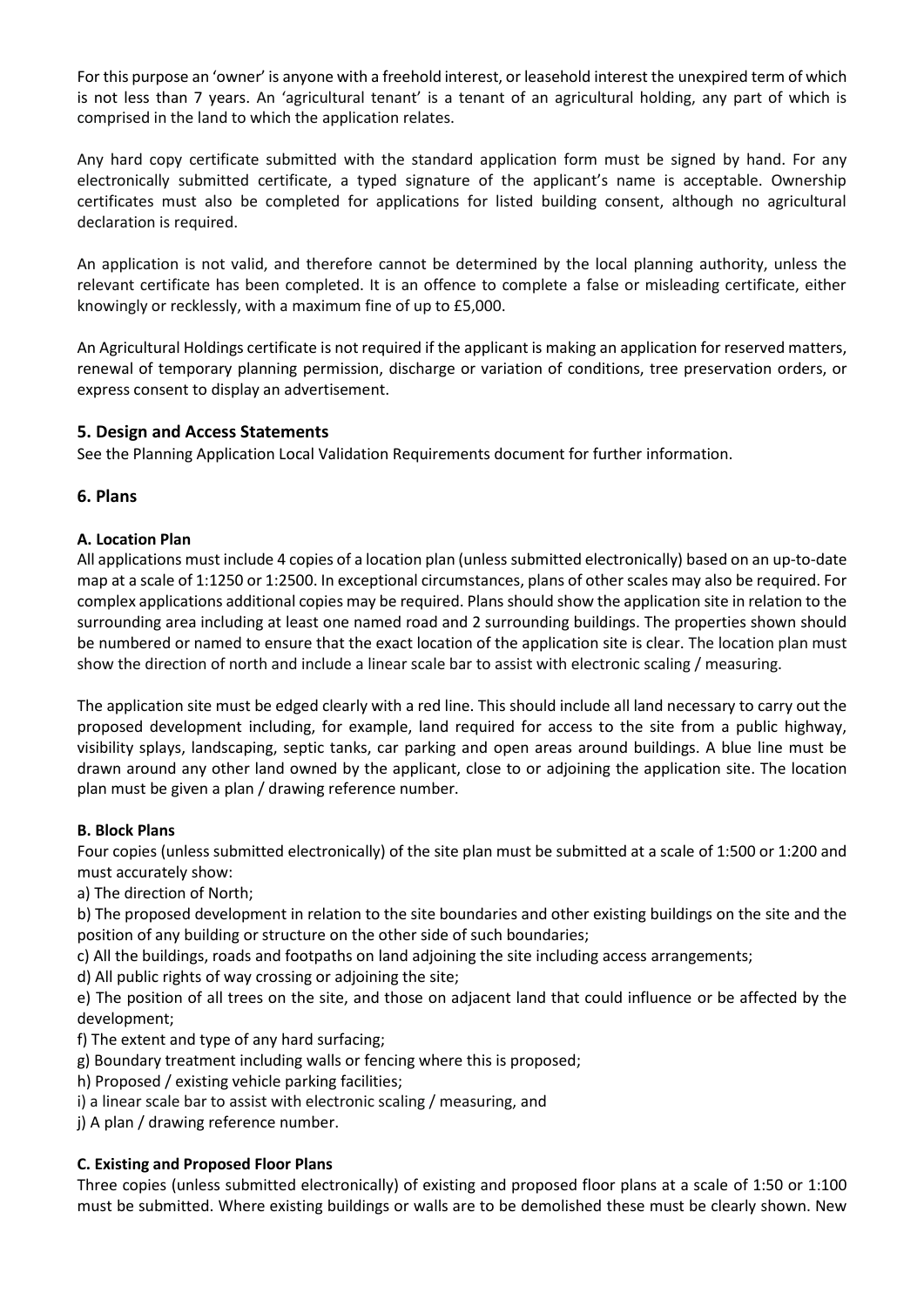buildings should also be shown in context with adjacent buildings (including property numbers where applicable). All plans must include a linear scale bar to assist with electronic scaling / measuring, and be given a plan / drawing reference number. **The floors MUST correspond exactly with the Existing / proposed block plan drawings**.

## **D. Existing and Proposed Elevations**

Three copies (unless submitted electronically) of all existing and proposed elevations at a scale of 1:50 or 1:100 must be submitted showing clearly the proposed works in relation to what is already there. All elevations of the proposal must be shown and these should indicate where possible the proposed building materials and the style, materials and finish of windows and doors. Any intervening features e.g. fencing / hedges / tress must be omitted so as not to obscure the proposals. **The elevations MUST correspond exactly with the Existing / proposed floor plan drawings**.

Blank elevations must also be included, if only to show that this is in fact the case.

Where a proposed elevation adjoins an existing building or is in close proximity to one, the drawings must clearly show the relationship between the buildings, and detail the positions of the openings on each building. All plans must include a linear scale bar to assist with electronic scaling / measuring, and be given a plan / drawing reference number.

### **E. Existing and proposed site sections and finished floor and site levels**

Three copies (unless submitted electronically) of such plans drawn at a scale of 1:50 or 1:100 must be submitted where relevant, and should show a cross section(s) through the proposed building(s). In all cases where a proposal involves a change in ground levels, illustrative drawings should be submitted to show both existing and finished levels to include details of foundations and eaves and how encroachment onto adjoining land is to be avoided. Full information should also be submitted to demonstrate how proposed buildings relate to existing site levels and to neighbouring development. The plans should show existing site levels and finished floor levels (with levels related to a fixed datum point off site) and also show the proposals in relation to adjoining buildings. This will be required for all applications involving new buildings.

In the case of householder development, the levels may be evident from floor plans and elevations, but particularly in the case of sloping sites it will be necessary to show how proposals relate to existing ground levels or where ground levels outside the extension would be modified. Levels should also be taken into account in the formulation of design and access statements. All plans must include a linear scale bar to assist with electronic scaling / measuring, and be given a plan / drawing reference number.

#### **F Roof plans**

Three copies (unless submitted electronically) of a roof plan at a scale of 1:50 or 1:100 should be submitted, where relevant. A roof plan is used to show the shape of the roof and is typically drawn at a scale smaller than the scale used for the floor plans. The details such as the roofing material, vents and their location are typically specified on the roof plan. All plans must include a linear scale bar to assist with electronic scaling / measuring., and be given a plan / drawing reference number.

## **G. Advertisement elevations / sections**

Three copies (unless submitted electronically) of all existing and proposed elevations /sections at a scale of 1:20 or 1:50 must be submitted showing clearly the proposed advertisements. Further proposed and existing elevations shall be provided of the building elevation where the advertisement/s are to be located at 1:00 / 1:50 scale.

#### **Important Notes**

**1.** Clearly it will not be possible for the Local Planning Authority to assess the accuracy of all the submitted information until the case officer has made a site visit e.g. with regard to matters such as accurate plotting of trees. However, if after making a site visit such information is found to be lacking or inaccurately presented, this will need to be requested and may delay the determination of your application. It is therefore essential that the application is accurately submitted in the first place so as to prevent any delays in its assessment.